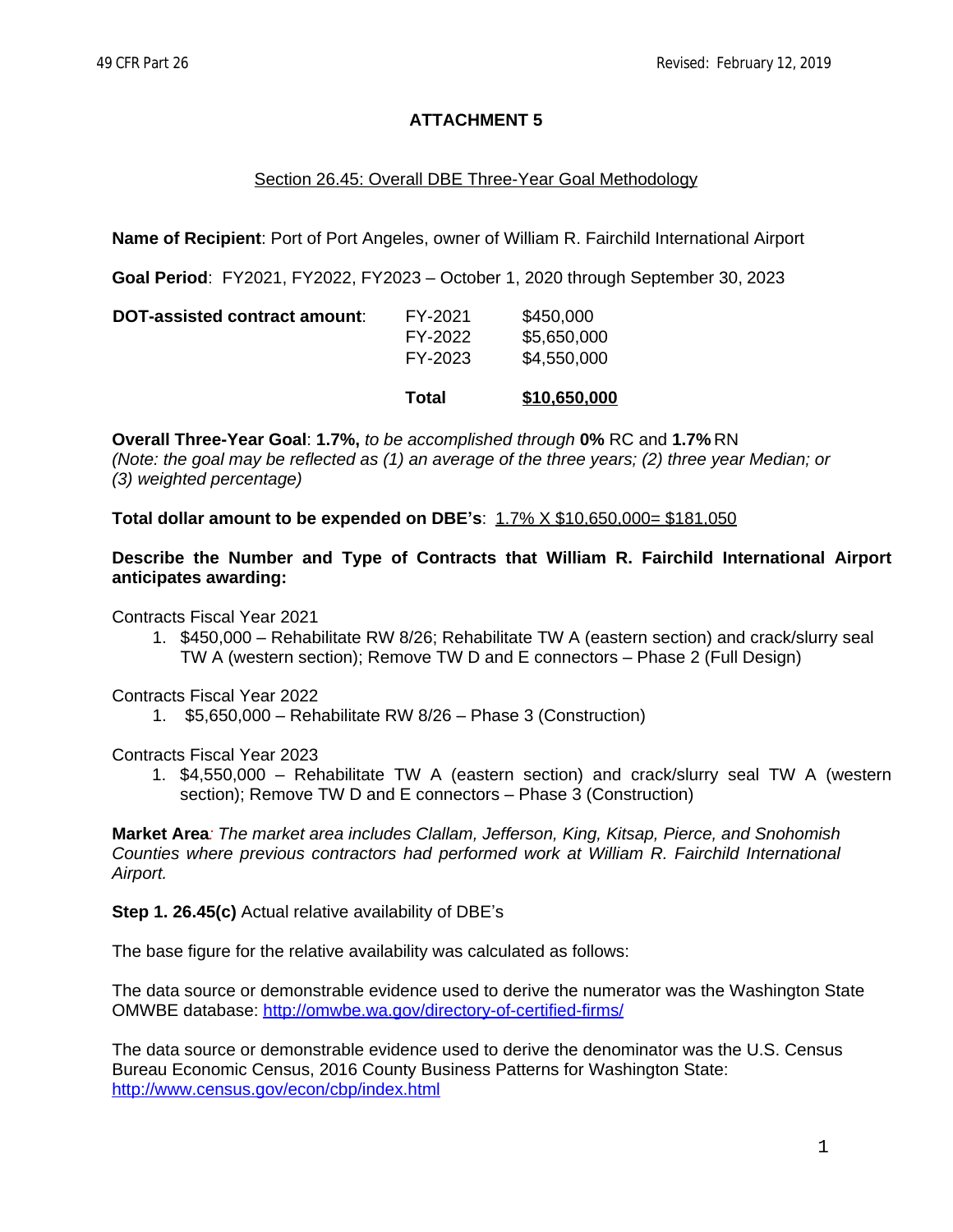The firms reviewed included engineering, drafting, and surveying services and firms to reflect the scope of work for the fiscal year periods 2021 to 2023.

#### Fiscal Year 2021

For FY-*2021*, award of the following is anticipated:

| <b>Contract Name</b>  | <b>Trade Description</b> | <b>NAICS Description</b> | <b>NAICS</b> | Trade $(\$)$ | <b>Census</b> | <b>DBE</b><br>Directory | DBE (%) | DBE(S)<br>(= Trade<br>$$X$ DBE<br>% |
|-----------------------|--------------------------|--------------------------|--------------|--------------|---------------|-------------------------|---------|-------------------------------------|
| Rehabilitate RW       | Airport Engineering      | Airport Engineering      | 541330       | \$400,000    | 1102          | 15                      | 1.4     | \$5,600                             |
| 8/26; Rehabilitate    | Services                 | Services                 |              |              |               |                         |         |                                     |
| and crack/slurry      |                          |                          |              |              |               |                         |         |                                     |
| seal TW A:            | <b>Drafting Services</b> | <b>Drafting Services</b> | 541340       | \$50,000     | 38            | 17                      | 4.5     | \$2,250                             |
| Remove TW D           |                          |                          |              |              |               |                         |         |                                     |
| and E Phase 2         |                          |                          |              |              |               |                         |         |                                     |
| (Full Design)         |                          |                          |              |              |               |                         |         |                                     |
| <b>Total Contract</b> |                          |                          |              |              |               |                         |         |                                     |
| <b>Total FY-2021</b>  |                          |                          | \$450,000    | 1140         | 32            | 2.8                     | \$7850  |                                     |

#### Fiscal Year 2022 For FY-*2022*, award of the following is anticipated:

| <b>Contract Name</b>  | <b>Trade Description</b>                                           | <b>NAICS Description</b>    | <b>NAICS</b>      | $Trade(\$))$ | <b>Census</b> | <b>DBE</b><br>Directory | DBE(%)    | DBE(S)<br>$(= Trade)$<br>$$X$ DBE<br>% |
|-----------------------|--------------------------------------------------------------------|-----------------------------|-------------------|--------------|---------------|-------------------------|-----------|----------------------------------------|
| Rehabilitate RW       | Airport Engineering                                                | Airport Engineering         | 541330            | \$300,000    | 1102          | 15                      | 1.4       | \$4,200                                |
| $8/26$ – Phase 3      | <b>Services</b>                                                    | Services                    |                   |              |               |                         |           |                                        |
| (Construction)        | Surveying and Mapping Surveying and Mapping 541370                 |                             |                   | \$75,000     | 82            |                         | 4.9       | \$3,675                                |
|                       | HWY, Street, & Bridge HWY, Street, & Bridge 237310<br>Construction | Construction                |                   | \$5,000,000  | 114           | R                       | 2.6       | \$130,000                              |
|                       | Site Preparation                                                   | Site Preparation            | 238910            | \$200,000    | 553           |                         | 0.2       | \$400                                  |
|                       | <b>Testing Laboratories</b>                                        | <b>Testing Laboratories</b> | 541380            | \$75,000     | 116           |                         | 0.0       | $\boldsymbol{\mathbb{S}}$              |
| <b>Total Contract</b> |                                                                    |                             |                   |              |               |                         |           |                                        |
| <b>Total FY-2022</b>  |                                                                    |                             | \$5,650,000  1967 |              | 23            | 1.2                     | \$138,275 |                                        |

Fiscal Year 2023

For FY-*2023*, award of the following is anticipated:

| <b>Contract Name</b>              | <b>Trade Description</b>                                           | <b>NAICS Description</b>               | <b>NAICS</b> | Trade (\$)       | <b>Census</b> | <b>DBE</b><br>Directory | DBE(%) | DBE(S)<br>(= Trade<br>$$x$ DBE<br>% |
|-----------------------------------|--------------------------------------------------------------------|----------------------------------------|--------------|------------------|---------------|-------------------------|--------|-------------------------------------|
| Rehabilitate and                  | Airport Engineering<br>Services                                    | Airport Engineering<br><b>Services</b> | 541330       | \$200,000        | 1102          | 15                      | 1.4    | \$2,800                             |
| crack/slurry seal<br>TW A; Remove | Surveying and Mapping Surveying and Mapping 541370                 |                                        |              | \$75,000         | 82            |                         | 4.9    | \$3,675                             |
| TW D and E<br>connectors          | HWY, Street, & Bridge HWY, Street, & Bridge 237310<br>Construction | Construction                           |              | \$4,000,000      | 114           |                         | 2.6    | \$104,000                           |
| Phase 3                           | Site Preparation                                                   | Site Preparation                       | 238910       | \$200,000        | 553           |                         | 0.2    | \$400                               |
| (Construction)                    | <b>Testing Laboratories</b>                                        | <b>Testing Laboratories</b>            | 541380       | \$75,000         | 116           |                         | 0.0    | <b>SO</b>                           |
| <b>Total Contract</b>             |                                                                    |                                        |              |                  |               |                         |        |                                     |
| <b>Total FY-2023</b>              |                                                                    |                                        |              | \$4,550,000 1967 |               | 23                      | 1.2    | \$110,875                           |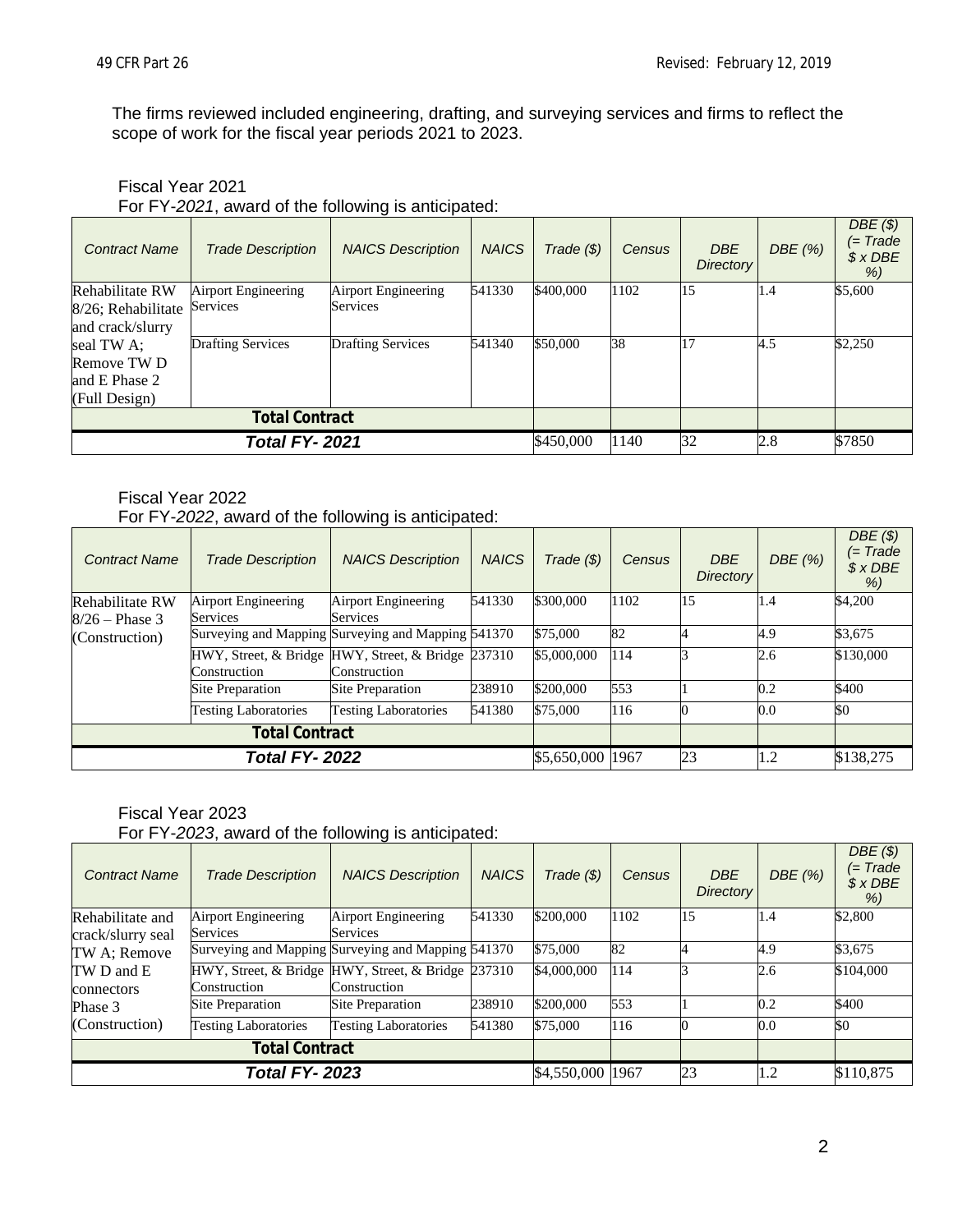Base Figure = [(Total FY-2021 DBE%)+(Total FY-2022 DBE%)+(Total FY-2023 DBE%)]/[3 Years) Base Figure = (2.8%+1.2%+1.2%)/3 Years = **1.7%** of all firms ready, willing and able.

The data source or demonstrable evidence used to derive the numerator was:

<http://omwbe.wa.gov/gov/directory-of-certified-firms/>

The data source or demonstrable evidence used to derive the denominator was: <http://www.census.gov/cedsi/>

# **Step 2. 26.45(d)**: Adjustments to Step 1 base figure.

*There is no historical DBE data to reference to make an adjustment to the Step 1 base figure; therefore, William R. Fairchild International Airport is adopting its Step 1 base figure as its overall goal for this three-year goal period.*

#### **Breakout of Estimated "Race and Gender Neutral" (RN) and "Race and Gender Conscious" (RC) Participation**. 26.51(b) (1-9)

Port of Port Angeles will meet the maximum feasible portion of its overall goal by using RN means of facilitating DBE participation.

- *1. Arranging solicitations, times for the presentation of bids, quantities, specifications, and delivery schedules in ways that facilitates DBE, and other small businesses, participation;*
- *2. Providing assistance in overcoming limitations such as inability to obtain bonding or financing;*
- *3. Providing technical assistance and other services;*
- *4. Carrying out information and communications programs on contracting procedures and specific contract opportunities;*
- *5. Implementing a supportive services program to develop and improve immediate and long-term business management, record keeping, and financial and accounting capability for DBE's and other small businesses;*
- *6. Providing services to help DBE's and other small businesses improve long-term development, increase opportunities to participate in a variety of kinds of work, handle increasingly significant projects, and achieve eventual self-sufficiency;*
- *7. Establishing a program to assist new, start-up firms, particularly in fields in which DBE participation has historically been low;*
- *8. Ensuring distribution of DBE directory, through print and electronic means, to the widest feasible universe of potential prime contractors;*
- *9. Assist DBE's and other small businesses, to develop their capability to utilize emerging technology and conduct business through electronic media; and*

Port of Port Angeles estimates that in meeting its overall goal **1.7%,** it will obtain **1.7%** from RN participation and **0%** through RC measures

This breakout is based on:

*Port of Port Angeles does not have a history of DBE participation or over-achievement of goals to reference and expects to obtain its DBE participation through the use of DBE contract goals or a conscious effort to obtain DBE participation. Therefore, we are applying the entire goal of 1.7 percent to race-neutral participation.*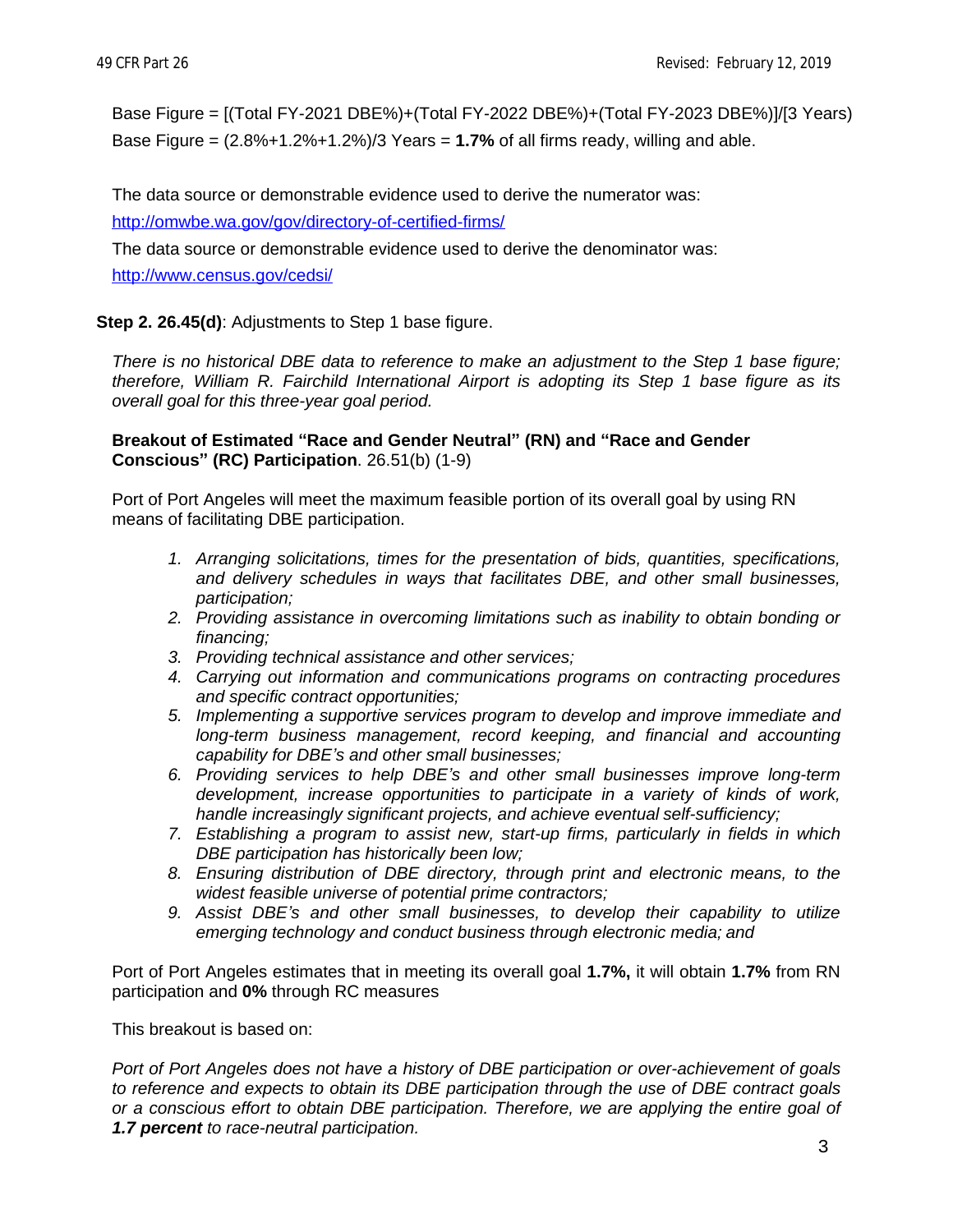Port of Port Angeles will adjust the estimated breakout of RN and RC DBE participation as needed to reflect actual DBE participation (see Section 26.51(f)) and track and report RN and RC participation separately. For reporting purposes, RN DBE participation includes, but is not necessarily limited to, the following: DBE participation through a prime contract obtained through customary competitive procurement procedures; DBE participation through a subcontract on a prime contract that does not carry a DBE goal, DBE participation on a prime contract exceeding a contract goal and DBE participation through a subcontract from a prime contractor that did not consider a firm's DBE status in making the award.

# **PUBLIC PARTICIPATION**

## **Consultation**: Section 26.45(g)(1).

#### *Port of Port Angeles submits its overall DBE three-year goal to DOT on October 1 as required by the set schedule.*

In establishing the overall goal, Port of Port Angeles provided for consultation and publication. This included consultation with minority, women's and general contractor groups, community organizations, and other officials or organizations which could be expected to have information concerning the availability of disadvantaged and non-disadvantaged businesses, the effects of discrimination on opportunities for DBEs, and Port of Port Angeles*'s* efforts to establish a level playing field for the participation of DBEs. The consultation included a scheduled, direct, interactive exchange teleconference with as many interested stakeholders as possible focused on obtaining information relevant to Port of Port Angeles*'s* goal setting process, and it occurred before we were required to submit our goal methodology to the operating administration for review pursuant to paragraph (f) of this section. Notwithstanding paragraph (f)(4) of this section, we will not implement our proposed goal until we have complied with this requirement.

Port of Port Angeles submits its overall DBE three-year goal to DOT on October 1 as required by the set schedule.

Port of Port Angeles consulted with the Washington State Office of Minority & Women's Business Enterprises (OMWBE), without limiting consultation to these persons or groups, to obtain information concerning the availability of disadvantaged and non-disadvantaged businesses, the effects of discrimination on opportunities for DBEs, and Port of Port Angeles*'s* efforts to establish a level playing field for the participation of DBEs.

A notice will be published in the Peninsula Daily News of the proposed overall goal informing the public that the proposed goal and its rationale are available on the Port's website following the date of the notice, and informing the public that Port of Port Angeles and DOT will accept comments on the goals for 30 days from the date of the notice.